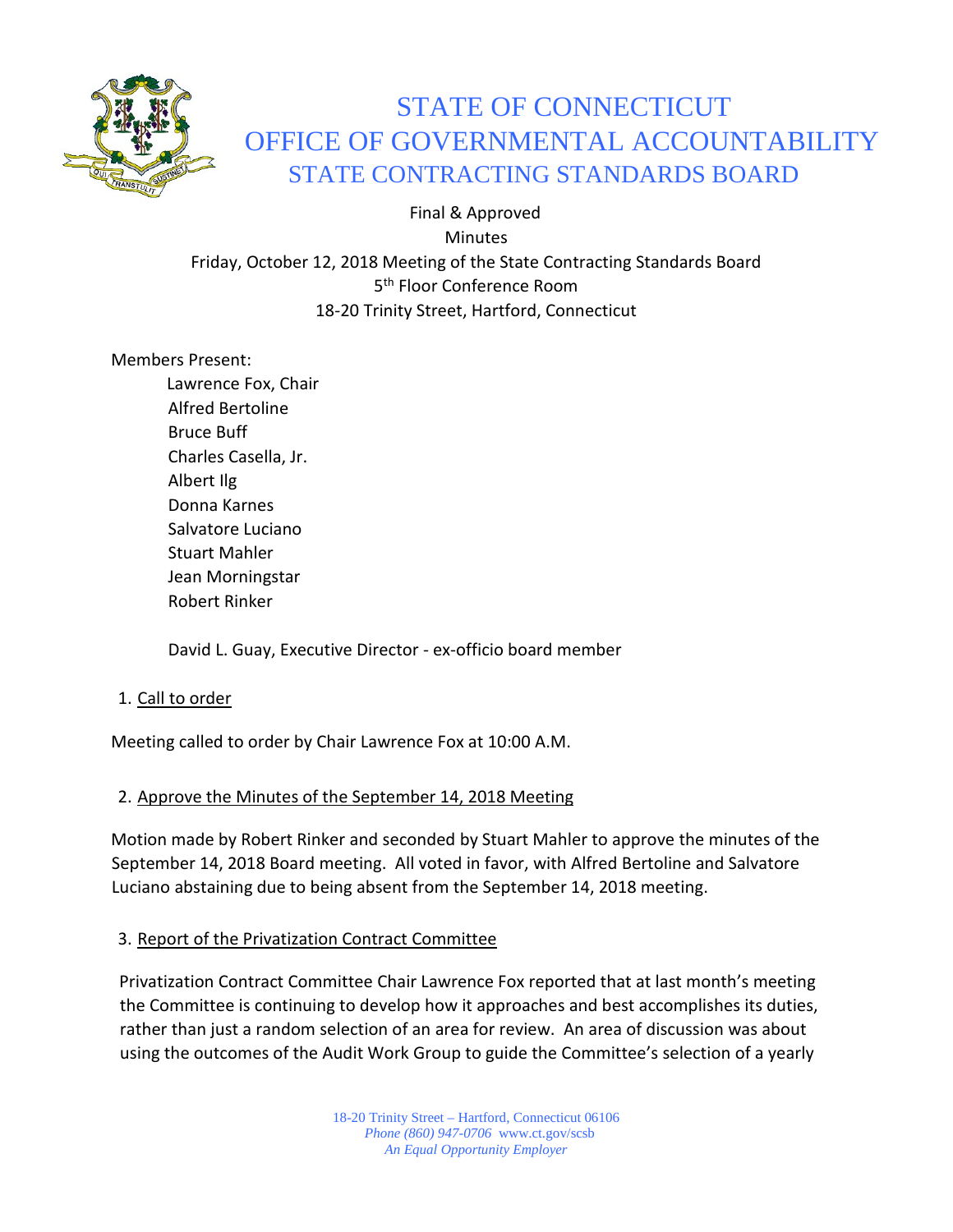area to review. Chair Fox reported that he had questions about the direction. Such as looking at agencies that privatized functions many years ago and trying to determine if it still makes sense. Chair Fox reported as a practical matter the Committee will not perform another review before the end of the calendar year.

Alfred Bertoline asked about the Department of Motor Vehicles (DMV) because of recent news articles about the DMV and candidates for Governor. Salvatore Luciano offered that the DMV went back to the old computer system. Chair Fox responded by asking Executive Director Guay how the Board can determine if the DMV is initiating a new privatization effort. Jean Morningstar suggested we simply ask them and at the request of Mr. Bertoline, Ms. Morningstar forwarded to all the Board members the news article Mr. Bertoline was referring to.

Mr. Rinker reminded the Board that the Chief Information Officer, Mark Raymond spoke on the matter to the Board about a year ago and maybe it is time to hear from someone on the subject again for an update. Mr. Rinker offered that if the situation has changed and they are going back to the old system, the question the Board should be asking is what the status of the privatization effort is. Mr. Rinker further offered that the bottom line question of this Board to Mr. Raymond was what the lessons learned from the failure was, and that question needs to be answered again. Chair Fox suggested that Executive Director Guay reach out to both Mark Raymond the State's Chief Information Officer and Michael Bzdyra, Commissioner of the Department of Motor Vehicles (DMV) and inform them that the Board is looking for an update on the computer modernization at the DMV.

Mr. Luciano raised the issue of the Kronos contract; originally for scheduling, but now doing time card type punching in and out. Bruce Buff raised a similar issue with a group called TriCom, which the Board was informed of by a state employee speaking to the Board at a previous meeting. Chair Fox asked Carol Wilson, Procurement Director from the Department of Administrative Services (DAS) for any insight she might provide. Ms. Wilson indicated the contract has been executed by DAS and is being rolled out to the agencies. Chair Fox summarized that Information Technology is high on the list of areas to be reviewed by the Privatization Contract Committee, though a behemoth.

#### 4. Work Group Reports

# a. Report from Audit Work Group

Acting Chair Robert Rinker provided a report from the Audit Work Group. The Audit Work Group met earlier today and reviewed and revised the latest draft of the self-assessment tool used in the last audit. The work group also reviewed a definitions list and the audit transmittal letter. The work group suggested and agreed upon edits. Executive Director David Guay was directed to complete the edits and return the drafts to the work group members.